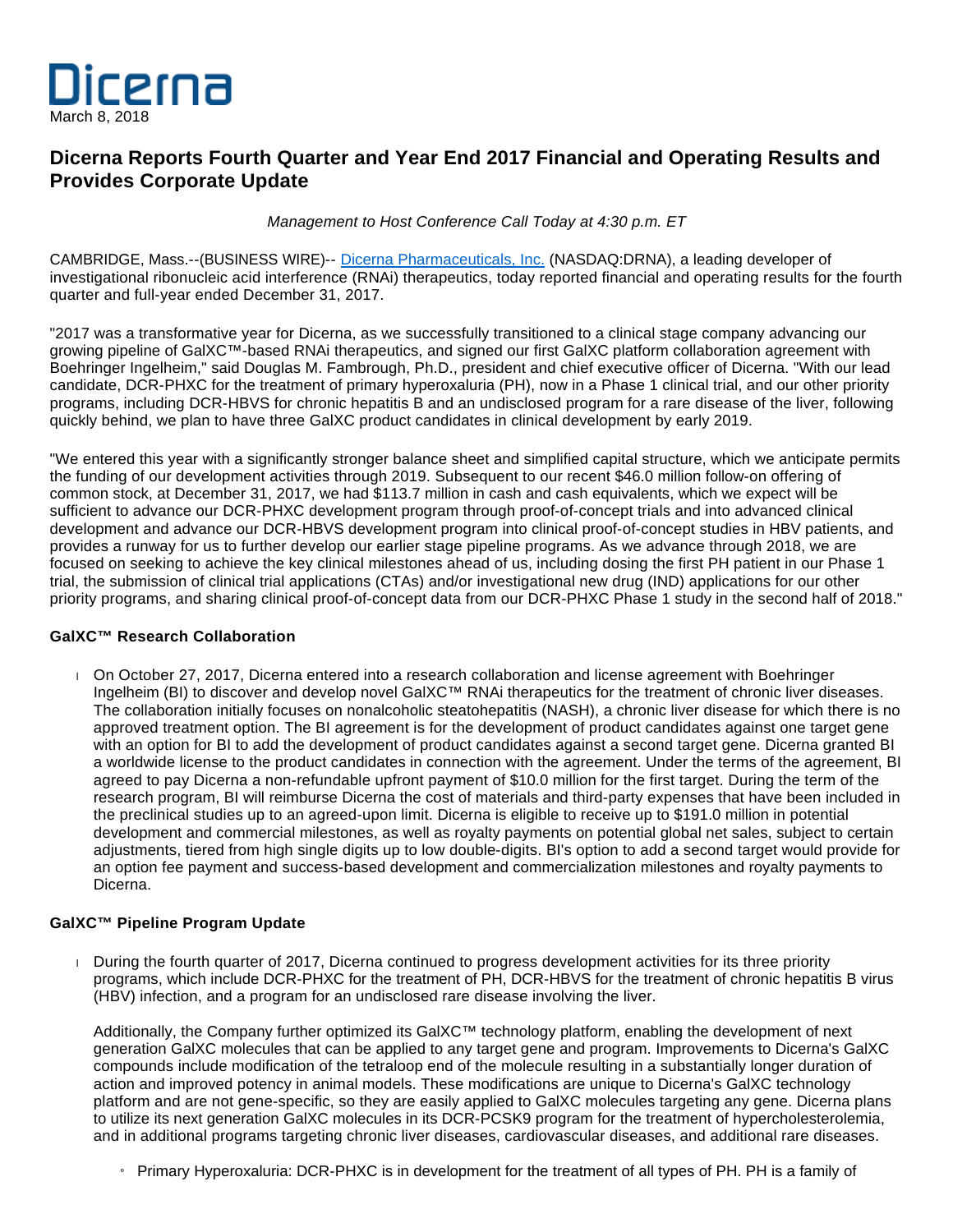severe, rare, genetic liver disorders characterized by overproduction of oxalate that often results in kidney failure.

- n On October 16, 2017, Dicerna announced it had submitted a CTA for DCR-PHXC to the Medicines and Healthcare products Regulatory Agency (MHRA) in the United Kingdom.
- $n$  On December 7, 2017, the Company announced it dosed the first healthy volunteer in a Phase 1 clinical trial of DCR-PHXC, named PHYOX. PHYOX is a single-ascending dose study of DCR-PHXC in normal healthy volunteers (NHVs) and patients with PH. The study is divided into two groups: Group A is a placebo-controlled, single-blind, single-center study enrolling up to 25 NHVs; Group B is an open-label, multi-center study enrolling up to 16 patients with PH types 1 (PH1) and 2 (PH2). The primary objective of the study is to evaluate the safety and tolerability of single doses of DCR-PHXC in both groups. The secondary objectives are to characterize the pharmacokinetics of single doses of DCR-PHXC and its pharmacodynamic effect on biochemical markers, including changes in urine oxalate concentrations.
- $n$  Dicerna has submitted CTAs for the PHYOX study in Germany, France and the Netherlands, and intends to submit additional CTAs in other European countries later this year.
- $n$  Dicerna plans to dose the first patient with PH in the second quarter of 2018, and expects to have clinical proof-of-concept (POC) data from the PHYOX study in the second half of 2018.
- $n$  Dicerna expects to initiate a multi-dose Phase 2/3 study of DCR-PHXC in the first quarter of 2019, pending positive POC data and regulatory approvals.
- » Chronic Hepatitis B Virus: Dicerna has declared a GalXC-based product candidate, DCR-HBVS, which targets HBV directly, and is conducting formal non-clinical development studies. The Company expects to file an IND in the U.S. or CTA during the fourth quarter of 2018.
- **Undisclosed Rare Disease Involving the Liver: Dicerna advanced IND application-enabling activities for a** second GalXC-based clinical candidate targeting a liver expressed gene involved in a serious rare disease. For competitive reasons, the Company has not yet publicly disclosed the target gene or disease. Dicerna plans to seek a risk-sharing collaborator for this program before it files an IND in the U.S. and/or CTA in Europe.

## **Financing Update**

 On December 18, 2017, Dicerna closed a follow-on public offering of 6,571,428 shares of its common stock with aggregate gross proceeds totaling \$46.0 million. In connection with the offering, Dicerna entered into a Letter Agreement with the holders of all of the outstanding shares of the Company's Redeemable Convertible Preferred Stock (RCPS), resulting in the conversion of the RCPS into an aggregate of approximately 24.2 million shares of the Company's common stock at the completion of the follow-on public offering. As a result, Dicerna's capital structure is now comprised of approximately 51.6 million shares of all common stock, and no RCPS shares remain outstanding.

#### **Financial Condition and Operating Results**

- **Cash Position** As of December 31, 2017, Dicerna had \$113.7 million in cash and cash equivalents and held-tomaturity investments, as compared to \$45.9 million in cash and cash equivalents and held-to-maturity investments as of December 31, 2016. Additionally, the Company had \$0.7 million of restricted cash equivalents as of December 31, 2017, which reflects collateral securing the Company's operating lease obligation. The increase in cash and cash equivalents and held-to-maturity investments was due primarily to the addition of funds generated by the Company's \$70.0 million Private Placement, which closed on April 11, 2017, the \$46.0 million follow-on public offering of shares of its common stock, which closed on December 18, 2017, and to the upfront payment received from BI.
- **Revenue** As of December 31, 2017, Dicerna recognized \$1.2 million of revenue associated with the BI Agreement. This amount represents partial amortization of the \$10.0 million upfront payment received from BI, as well as reimbursable third-party research expenses which are billable to BI. Dicerna currently expects to recognize the remaining \$9.0 million of the aforementioned non-refundable upfront payment on a straight-line basis through June 30, 2019. Dicerna does not expect to generate any product revenue for the foreseeable future.
- **Research and Development (R&D) Expenses** R&D expenses for the fourth quarter of 2017 were \$9.8 million, as compared to \$9.3 million for the same quarter in 2016. The increase was due to higher direct research and development expenses, including drug substance, toxicology study and manufacturing activities associated with the Company's GalXC platform product candidates, partially offset by a decrease in platform-related expenses, which decreased primarily due to lower spending in discovery and early development programs, and by a decrease in employee-related expenses.

Total R&D expenses for the year ended December 31, 2017, decreased by \$4.7 million, as compared to the same period in 2016, despite an overall increase in direct research and development expenses, which was due to higher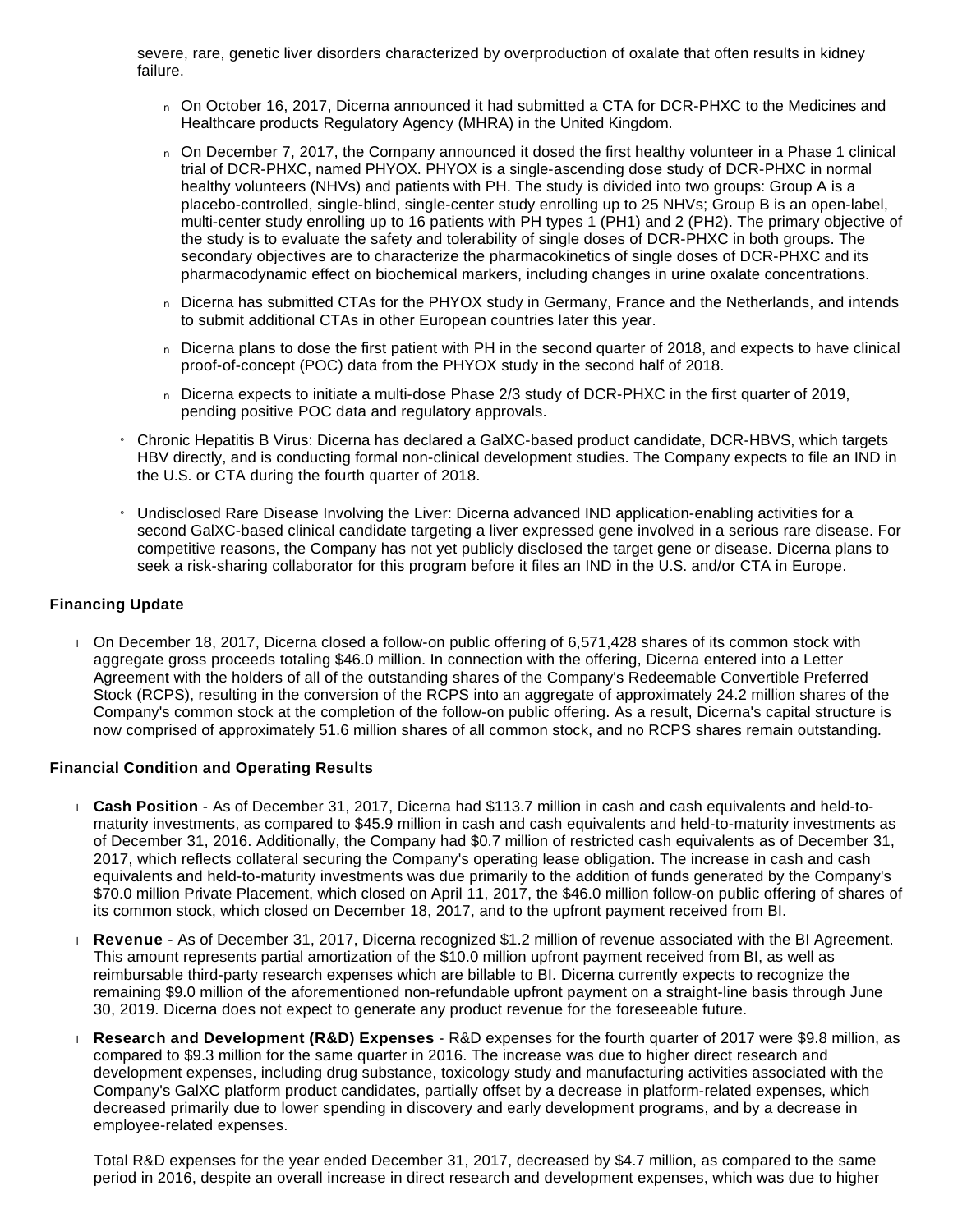development and manufacturing activities associated with Dicerna's GalXC platform product candidates, partially offset by a decrease in comparative clinical activities related to the Company's non-GalXC platform clinical trials, which were discontinued during 2016. Platform-related expenses decreased primarily as a result of lower spending in discovery and early development programs, which advanced in 2017 into manufacturing and clinical testing. Employee-related expenses decreased due to an overall decrease in headcount from 2016, along with a decrease in non-cash stock-based compensation costs.

Dicerna expects its overall R&D expenses to increase in 2018, as compared to 2017, as the Company continues spending on its development programs and related resources, including the continued advancement of its lead product candidate, DCR-PHXC, through clinical trials.

 **General and Administrative (G&A) Expenses** - G&A expenses for the fourth quarter of 2017 were \$7.4 million, as compared to \$4.9 million for the same quarter in 2016. The increase was largely due to higher legal costs, most notably those incurred in connection with litigation.

Total G&A expenses were \$25.9 million and \$18.3 million for the years ended December 31, 2017 and 2016, respectively. The increase was primarily due to higher litigation costs, in addition to higher salaries, benefits and other employee-related expenses. Dicerna expects G&A expenses to decrease in 2018, as compared to 2017, largely as the Company expects to incur lower legal expenses.

 **Net Loss Attributable to Common Stockholders** - Net loss attributable to common stockholders was \$22.8 million for the fourth quarter of 2017, as compared to a net loss of \$14.0 million for the same quarter in 2016. The overall increase in net loss attributable to common stockholders was due to higher R&D and G&A expenses incurred during the fourth quarter of 2017 as compared to the same period in 2016, as well as to the recording, in 2017, of \$7.2 million of non-cash dividends and deemed dividends related to and upon conversion of the Company's RCPS.

Total net loss attributable to common stockholders was \$80.1 million and \$59.5 million for the years ended December 31, 2017 and 2016, respectively. The overall increase in net loss attributable to common stockholders was due to the recording, in 2017, of \$20.1 million of non-cash dividends and deemed dividends related to and upon the conversion of the RCPS, as well as to higher G&A expenses, partially offset by higher collaboration and grant revenues and lower R&D expenses.

For more detailed information and analysis, see Dicerna's Annual Report on Form 10-K for the year ended December 31, 2017, which was filed with the Securities and Exchange Commission (SEC) on March 8, 2018.

#### **Guidance**

Dicerna believes that it has sufficient cash to fund the execution of its current clinical and operating plan through 2019, which includes focusing its resources on advancing its DCR-PHXC development program through proof-of-concept trials and into advanced clinical development, and advancing its DCR-HBVS development program into proof-of-concept studies in HBV patients. This estimate assumes no new funding from additional collaboration agreements or from external financing events.

## **Conference Call**

Management will host a conference call at 4:30 p.m. ET today to review Dicerna's fourth quarter and year end 2017 financial results and provide a general business update. The conference call can be accessed by dialing (855) 453-3834 or (484) 756-4306 (international), and referencing conference ID 9997829 prior to the start of the call. The call will also be webcast via the Internet and will be available under the "Investors & Media" section of the Dicerna website, [www.dicerna.com.](http://cts.businesswire.com/ct/CT?id=smartlink&url=http%3A%2F%2Fwww.dicerna.com&esheet=51770573&newsitemid=20180308006220&lan=en-US&anchor=www.dicerna.com&index=2&md5=802eaff1a484f403b265949ba399c57c) A replay of the call will be available approximately two hours after the completion of the call and will remain available for seven days. To access the replay, please dial (855) 859-2056 or (404) 537-3406, and refer to conference ID 9997829. The webcast will also be archived on Dicerna's website.

#### **About Dicerna Pharmaceuticals, Inc.**

Dicerna Pharmaceuticals, Inc., is a biopharmaceutical company focused on the discovery and development of innovative, subcutaneously delivered RNAi-based therapeutics for diseases involving the liver, including rare diseases, viral infectious diseases, chronic liver diseases, and cardiovascular diseases. Dicerna is leveraging its proprietary GalXC™ RNAi technology platform to build a broad pipeline in these core therapeutic areas, focusing on target genes where connections between target gene and diseases are well understood and documented. Dicerna intends to discover, develop and commercialize novel therapeutics either on its own or in collaboration with pharmaceutical partners. For more information, please visit [www.dicerna.com.](http://cts.businesswire.com/ct/CT?id=smartlink&url=http%3A%2F%2Fwww.dicerna.com&esheet=51770573&newsitemid=20180308006220&lan=en-US&anchor=www.dicerna.com&index=3&md5=2da68cb8f2712190b098aa7eff971bc3)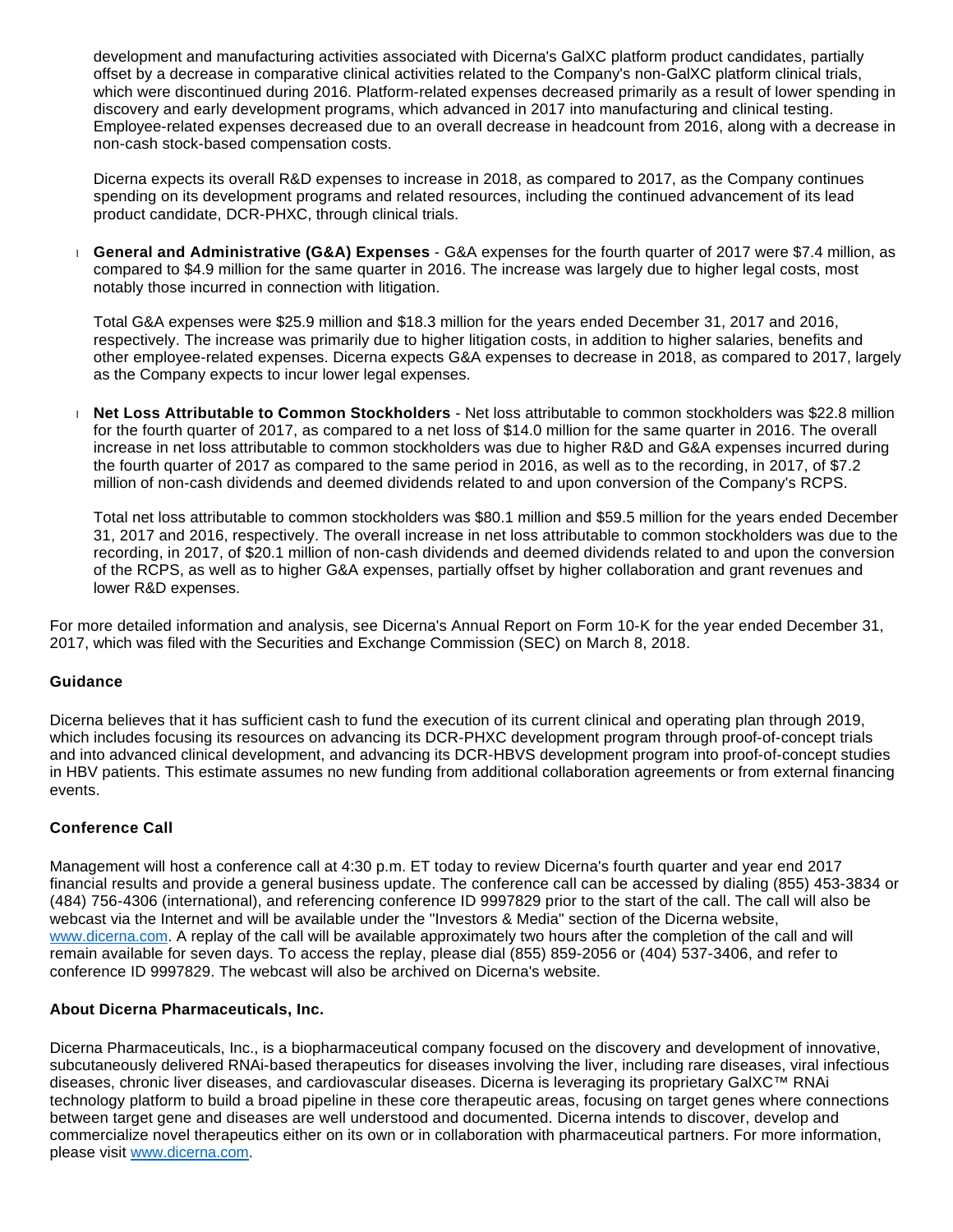### **About GalXC™ RNAi Technology Platform**

GalXC™ is a proprietary technology platform invented by Dicerna to discover and develop RNAi-based therapies designed to silence disease-driving genes in the liver. Compounds produced via GalXC are intended to be broadly applicable across multiple therapeutic areas, including rare diseases, chronic liver diseases, cardiovascular disease and viral infectious diseases. Using GalXC, Dicerna scientists attach N-acetylgalactosamine sugars directly to the extended region of the Company's proprietary RNAi molecules, yielding multiple proprietary conjugate delivery configurations. Many of the conjugates produced via GalXC incorporate a folded motif known as a tetraloop in the extended region. The tetraloop configuration, which is unique to Dicerna's GalXC compounds, allows flexible and efficient conjugation to the targeting ligands, and stabilizes the RNAi duplex which the Company believes will enable subcutaneous delivery of its RNAi therapies to hepatocytes in the liver, where they are designed to specifically bind to receptors on target cells, potentially leading to internalization and access to the RNAi machinery within the cells. The technology may offer several distinct benefits, as suggested by strong preclinical data. These benefits include: potency that is on par with or better than comparable platforms; highly specific binding to gene targets; long duration of action; and an infrequent subcutaneous dosing regimen.

## **Cautionary Note on Forward-Looking Statements**

This press release includes forward-looking statements, including, for example, Dicerna's expected timeline and plans for development of DCR-PHXC and other pipeline programs, expectations related to the collaboration with BI, and guidance related to the anticipated duration and usage of current cash and cash equivalents. Such forward-looking statements are subject to risks and uncertainties that could cause actual results to differ materially from those expressed or implied in such statements. Applicable risks and uncertainties include risks relating to Dicerna's clinical and preclinical research and other risks identified under the heading "Risk Factors" included in the Company's most recent Form 10-K filing and in other future filings with the SEC. The forward-looking statements contained in this press release reflect Dicerna's current views with respect to future events, and Dicerna does not undertake and specifically disclaims any obligation to update any forwardlooking statements.

## **Dicerna Pharmaceuticals, Inc. Consolidated Balance Sheet Information (In thousands)**

|                              |    | December 31, December 31, |      |        |  |
|------------------------------|----|---------------------------|------|--------|--|
|                              |    | 2017                      | 2016 |        |  |
| Cash and cash equivalents    | S  | 68.789                    | - \$ | 20,865 |  |
| Held-to-maturity investments | -S | 44,889                    | -S   | 25,009 |  |
| <b>Total assets</b>          | \$ | 120,884                   | -S   | 51,252 |  |
| <b>Total liabilities</b>     | S  | 19,646                    | \$.  | 10,044 |  |
| Total stockholders' equity   | \$ | 101,238                   | \$.  | 41,208 |  |

# **Dicerna Pharmaceuticals, Inc. Consolidated Statements of Operations Information (In thousands, except share and per share data)**

|                                     | December 31, | <b>For the Three Months Ended</b> | For the Year Ended<br>December 31, |        |  |
|-------------------------------------|--------------|-----------------------------------|------------------------------------|--------|--|
|                                     | 2017         | 2016                              | 2017                               | 2016   |  |
| Revenue                             | \$<br>1,418  | 133S                              | 2,277                              | 295    |  |
| Operating expenses:<br>Research and |              |                                   |                                    |        |  |
| development<br>General and          | 9.786        | 9.337                             | 36.983                             | 41.694 |  |
| administrative<br>Total operating   | 7,400        | 4,871                             | 25,881                             | 18,349 |  |
| expenses                            | 17,186       | 14,208                            | 62,864                             | 60,043 |  |